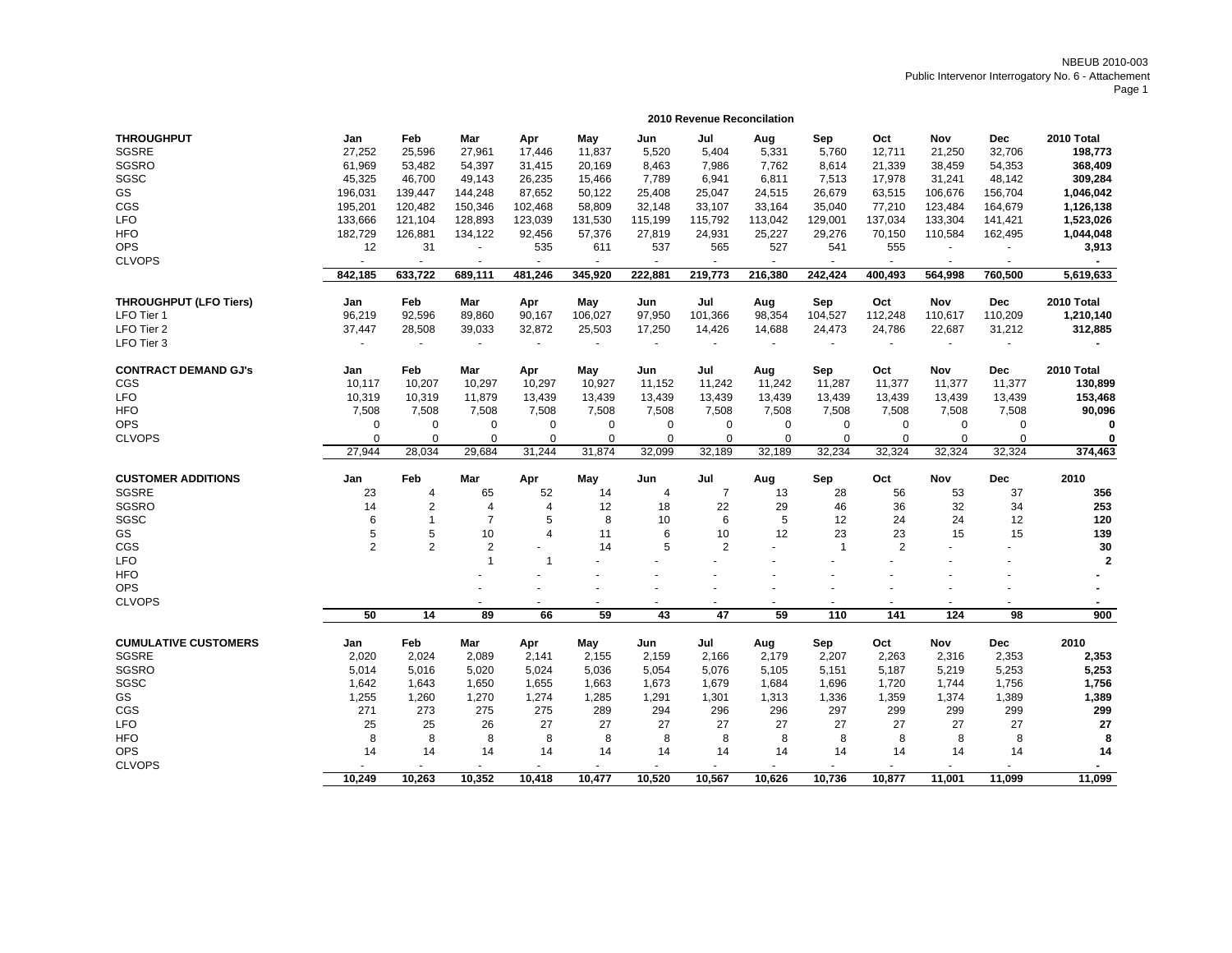# **2010 Revenue Reconcilation**

| <b>CONTRACT DEMAND PER GJ / CUSTOMER CHARGE PER CUSTOMER</b> |                |             |                |                |             |             |             |             |             |          |       |            |             |
|--------------------------------------------------------------|----------------|-------------|----------------|----------------|-------------|-------------|-------------|-------------|-------------|----------|-------|------------|-------------|
|                                                              | Jan            | Feb         | Mar            | Apr            | May         | Jun         | Jul         | Aug         | Sep         | Oct      | Nov   | <b>Dec</b> | 2010        |
| SGSRE                                                        | 16.00          | 16.00       | 16.00          | 16.00          | 16.00       | 16.00       | 16.00       | 16.00       | 16.00       | 16.00    | 16.00 | 16.00      | 16.00       |
| SGSRO                                                        | 16.00          | 16.00       | 16.00          | 16.00          | 16.00       | 16.00       | 16.00       | 16.00       | 16.00       | 16.00    | 16.00 | 16.00      | 16.00       |
| SGSC                                                         | 16.00          | 16.00       | 16.00          | 16.00          | 16.00       | 16.00       | 16.00       | 16.00       | 16.00       | 16.00    | 16.00 | 16.00      | 16.00       |
| GS                                                           | 16.00          | 16.00       | 16.00          | 16.00          | 16.00       | 16.00       | 16.00       | 16.00       | 16.00       | 16.00    | 16.00 | 16.00      | 16.00       |
| CGS                                                          | 5.20           | 5.20        | 5.20           | 5.20           | 5.20        | 5.20        | 5.20        | 5.20        | 5.20        | 5.20     | 5.20  | 5.20       | 5.20        |
| <b>LFO</b>                                                   | 5.20           | 5.20        | 5.20           | 5.20           | 5.20        | 5.20        | 5.20        | 5.20        | 5.20        | 5.20     | 5.20  | 5.20       | 5.20        |
| <b>HFO</b>                                                   | 3.90           | 3.90        | 3.90           | 3.90           | 3.90        | 3.90        | 3.90        | 3.90        | 3.90        | 3.90     | 3.90  | 3.90       | 3.90        |
| <b>OPS</b>                                                   | 12.00          | 12.00       | 12.00          | 12.00          | 12.00       | 12.00       | 12.00       | 12.00       | 12.00       | 12.00    | 12.00 | 12.00      | 12.00       |
| <b>CLVOPS</b>                                                | 3.90           | 3.90        | 3.90           | 3.90           | 3.90        | 3.90        | 3.90        | 3.90        | 3.90        | 3.90     | 3.90  | 3.90       | 3.90        |
| <b>DISTRIBUTION RATES PER GJ</b>                             | Jan            | Feb         | Mar            | Apr            | May         | Jun         | Jul         | Aug         | Sep         | Oct      | Nov   | <b>Dec</b> |             |
| SGSRE                                                        | 7.62           | 7.62        | 7.62           | 7.62           | 8.38        | 8.38        | 8.38        | 8.38        | 8.38        | 8.38     | 8.38  | 8.38       |             |
| <b>SGSRO</b>                                                 | 9.75           | 9.75        | 9.75           | 9.75           | 10.71       | 10.71       | 10.71       | 10.71       | 10.71       | 10.71    | 10.71 | 10.71      |             |
| SGSC                                                         | 9.35           | 9.35        | 9.35           | 9.35           | 11.51       | 11.51       | 11.51       | 11.51       | 11.51       | 11.51    | 11.51 | 11.51      |             |
| GS                                                           | 9.66           | 9.66        | 9.66           | 9.66           | 12.42       | 12.42       | 12.42       | 12.42       | 12.42       | 12.42    | 12.42 | 12.42      |             |
| CGS                                                          | 8.63           | 8.63        | 8.63           | 8.63           | 11.82       | 11.82       | 11.82       | 11.82       | 11.82       | 11.82    | 11.82 | 11.82      |             |
| LFO Tier 1                                                   | 4.09           | 4.09        | 4.09           | 4.09           | 4.09        | 6.43        | 6.43        | 6.43        | 6.43        | 6.43     | 6.43  | 6.43       |             |
| LFO Tier 2                                                   | 0.19           | 0.19        | 0.19           | 0.19           | 0.19        | 0.19        | 0.19        | 0.19        | 0.19        | 0.19     | 0.19  | 0.19       |             |
| LFO Tier 3                                                   | 0.08           | 0.08        | 0.08           | 0.08           | 0.08        | 0.08        | 0.08        | 0.08        | 0.08        | 0.08     | 0.08  | 0.08       |             |
| <b>HFO</b>                                                   | 0.09           | 0.09        | 0.09           | 0.09           | 0.64        | 0.64        | 0.64        | 0.64        | 0.64        | 0.64     | 0.64  | 0.64       |             |
| <b>OPS</b>                                                   | 7.24           | 7.24        | 7.24           | 7.24           | 9.31        | 9.31        | 9.31        | 9.31        | 9.31        | 9.31     | 9.31  | 9.31       |             |
| <b>CLVOPS</b>                                                | 6.47           | 6.47        | 6.47           | 6.47           | 8.86        | 8.86        | 8.86        | 8.86        | 8.86        | 8.86     | 8.86  | 8.86       |             |
| <b>DISTRIBUTION REVENUE (\$,000)</b>                         | Jan            | Feb         | Mar            | Apr            | May         | Jun         | Jul         | Aug         | Sep         | Oct      | Nov   | <b>Dec</b> | 2010        |
| SGSRE                                                        | 208            | 195         | 213            | 133            | 99          | 46          | 45          | 45          | 48          | 107      | 178   | 274        | 1,592       |
| SGSRO                                                        | 604            | 521         | 530            | 306            | 216         | 91          | 86          | 83          | 92          | 229      | 412   | 582        | 3,752       |
| SGSC                                                         | 424            | 437         | 460            | 245            | 178         | 90          | 80          | 78          | 87          | 207      | 360   | 554        | 3,199       |
| GS                                                           | 1,893          | 1,347       | 1,393          | 846            | 622         | 315         | 311         | 304         | 331         | 789      | 1,324 | 1,946      | 11,422      |
| CGS                                                          | 1,684          | 1,040       | 1,297          | 884            | 695         | 380         | 391         | 392         | 414         | 912      | 1,459 | 1,946      | 11,494      |
| LFO Tier 1                                                   | 393            | 378         | 367            | 368            | 433         | 630         | 652         | 633         | 672         | 722      | 712   | 709        | 6,670       |
| LFO Tier 2                                                   | $\overline{7}$ | 5           | $\overline{7}$ | 6              | 5           | 3           | 3           | 3           | 5           | 5        | 4     | 6          | 59          |
| LFO Tier 3                                                   | $\mathbf 0$    | $\mathbf 0$ | 0              | $\mathbf 0$    | $\mathbf 0$ | $\mathbf 0$ | $\mathbf 0$ | $\mathbf 0$ | $\mathbf 0$ | 0        | 0     | 0          |             |
| <b>HFO</b>                                                   | 16             | 11          | 12             | 8              | 36          | 18          | 16          | 16          | 19          | 45       | 70    | 103        | 369         |
| <b>OPS</b>                                                   | $\mathbf 0$    | 0           | $\mathbf 0$    | $\overline{4}$ | 6           | 5           | 5           | 5           | 5           | 5        | 0     | 0          | 35          |
| <b>CLVOPS</b>                                                | 0              | $\mathbf 0$ | $\mathbf 0$    | $\mathbf 0$    | $\Omega$    | $\mathbf 0$ | $\Omega$    | $\mathbf 0$ | $\mathbf 0$ | $\Omega$ | 0     | 0          | $\mathbf 0$ |
|                                                              | 5.229          | 3.934       | 4.279          | 2.802          | 2.291       | 1.578       | 1.589       | 1,559       | 1.673       | 3.020    | 4.519 | 6.120      | 38,593      |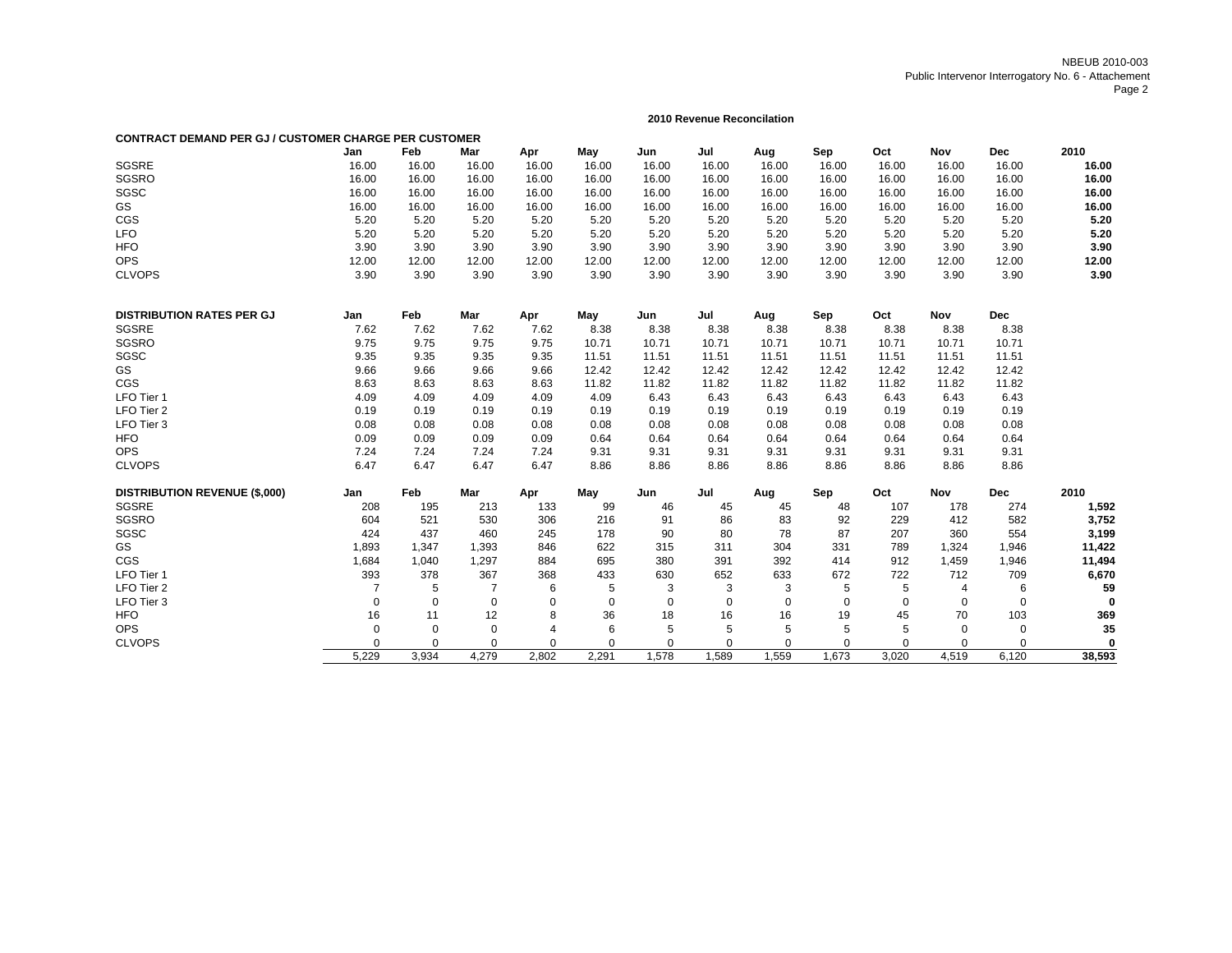|                                         |             |          |          |                |             |          | <b>2010 Revenue Reconcilation</b> |             |          |             |            |             |                |
|-----------------------------------------|-------------|----------|----------|----------------|-------------|----------|-----------------------------------|-------------|----------|-------------|------------|-------------|----------------|
| <b>CUSTOMER CHARGE REVENUE (\$,000)</b> | Jan         | Feb      | Mar      | Apr            | May         | Jun      | Jul                               | Aug         | Sep      | Oct         | <b>Nov</b> | <b>Dec</b>  | 2010           |
| SGSRE                                   | 32          | 32       | 33       | 34             | 34          | 35       | 35                                | 35          | 35       | 36          | 37         | 38          | 417            |
| SGSRO                                   | 80          | 80       | 80       | 80             | 81          | 81       | 81                                | 82          | 82       | 83          | 84         | 84          | 978            |
| SGSC                                    | 26          | 26       | 26       | 26             | 27          | 27       | 27                                | 27          | 27       | 28          | 28         | 28          | 323            |
| GS                                      | 20          | 20       | 20       | 20             | 21          | 21       | 21                                | 21          | 21       | 22          | 22         | 22          | 251            |
| <b>OPS</b>                              | $\Omega$    | 0        | $\Omega$ | 0              | $\Omega$    | 0        | $\Omega$                          | $\mathbf 0$ | 0        | $\Omega$    | $\Omega$   | 0           | $\overline{2}$ |
|                                         | 159         | 159      | 161      | 162            | 162         | 163      | 164                               | 165         | 166      | 169         | 171        | 172         | 1,972          |
| <b>CONTRACT DEMAND REVENUE (\$,000)</b> | Jan         | Feb      | Mar      | Apr            | May         | Jun      | Jul                               | Aug         | Sep      | Oct         | <b>Nov</b> | <b>Dec</b>  | 2010           |
| <b>CGS</b>                              | 53          | 53       | 54       | 54             | 57          | 58       | 58                                | 58          | 59       | 59          | 59         | 59          | 681            |
| <b>LFO</b>                              | 54          | 54       | 62       | 70             | 70          | 70       | 70                                | 70          | 70       | 70          | 70         | 70          | 798            |
| <b>HFO</b>                              | 29          | 29       | 29       | 29             | 29          | 29       | 29                                | 29          | 29       | 29          | 29         | 29          | 351            |
| <b>CLVOPS</b>                           | $\Omega$    | 0        | 0        | $\mathbf 0$    | $\Omega$    | 0        | $\Omega$                          | $\mathbf 0$ | $\Omega$ | $\Omega$    | $\Omega$   | $\Omega$    | 0              |
|                                         | 136         | 136      | 145      | 153            | 156         | 157      | 158                               | 158         | 158      | 158         | 158        | 158         | 1,830          |
| <b>TOTAL REVENUE (\$,000)</b>           | Jan         | Feb      | Mar      | Apr            | May         | Jun      | Jul                               |             | Sep      | Oct         | Nov        | <b>Dec</b>  | 2010           |
| <b>SGSRE</b>                            | 240         | 227      | 247      | 167            | 134         | 81       | 80                                | Aug<br>80   | 84       | 143         | 215        | 312         | 2,009          |
| <b>SGSRO</b>                            | 684         | 601      | 610      | 387            | 297         | 172      | 167                               | 165         | 175      | 312         | 495        | 666         | 4,730          |
| SGSC                                    | 450         | 463      | 486      | 272            | 205         | 116      | 107                               | 105         | 114      | 235         | 388        | 582         | 3,523          |
| GS                                      | 1,913       | 1,367    | 1,413    | 867            | 643         | 336      | 332                               | 325         | 353      | 810         | 1,346      | 1,968       | 11,673         |
| <b>CGS</b>                              | 1,737       | 1,093    | 1,351    | 938            | 752         | 438      | 450                               | 450         | 473      | 971         | 1,518      | 2,005       | 12,175         |
| LFO Tier 1                              | 447         | 432      | 429      | 438            | 503         | 700      | 722                               | 703         | 742      | 792         | 781        | 779         | 7,468          |
| LFO Tier 2                              |             | 5        |          | 6              | 5           | 3        | 3                                 | 3           | 5        | 5           | 4          | 6           | 59             |
| LFO Tier 3                              | $\mathbf 0$ | 0        | 0        | 0              | $\mathbf 0$ | 0        | $\mathbf 0$                       | $\mathbf 0$ | 0        | $\mathbf 0$ | 0          | $\mathbf 0$ | $\bf{0}$       |
| <b>HFO</b>                              | 45          | 40       | 41       | 37             | 66          | 47       | 45                                | 45          | 48       | 74          | 100        | 133         | 720            |
| <b>OPS</b>                              | $\Omega$    | $\Omega$ | $\Omega$ | $\overline{4}$ | 6           | 5        |                                   | 5           | 5        | 5           | $\Omega$   | 0           | 37             |
| <b>CLVOPS</b>                           | $\Omega$    | $\Omega$ | $\Omega$ | $\Omega$       | $\Omega$    | $\Omega$ | $\Omega$                          | $\Omega$    | $\Omega$ | $\Omega$    | $\Omega$   | $\Omega$    | 0              |
| <b>MISC REVENUE</b>                     | 46          | 49       | -9       | $-14$          | $-12$       | $-12$    | $-15$                             | $-13$       | $-10$    | $-10$       | $-10$      | $-10$       | $-22$          |
|                                         | 5.570       | 4.278    | 4.575    | 3.102          | 2.597       | 1.886    | .895                              | 1.868       | 1.987    | 3.336       | 4.838      | 6.440       | 42,373         |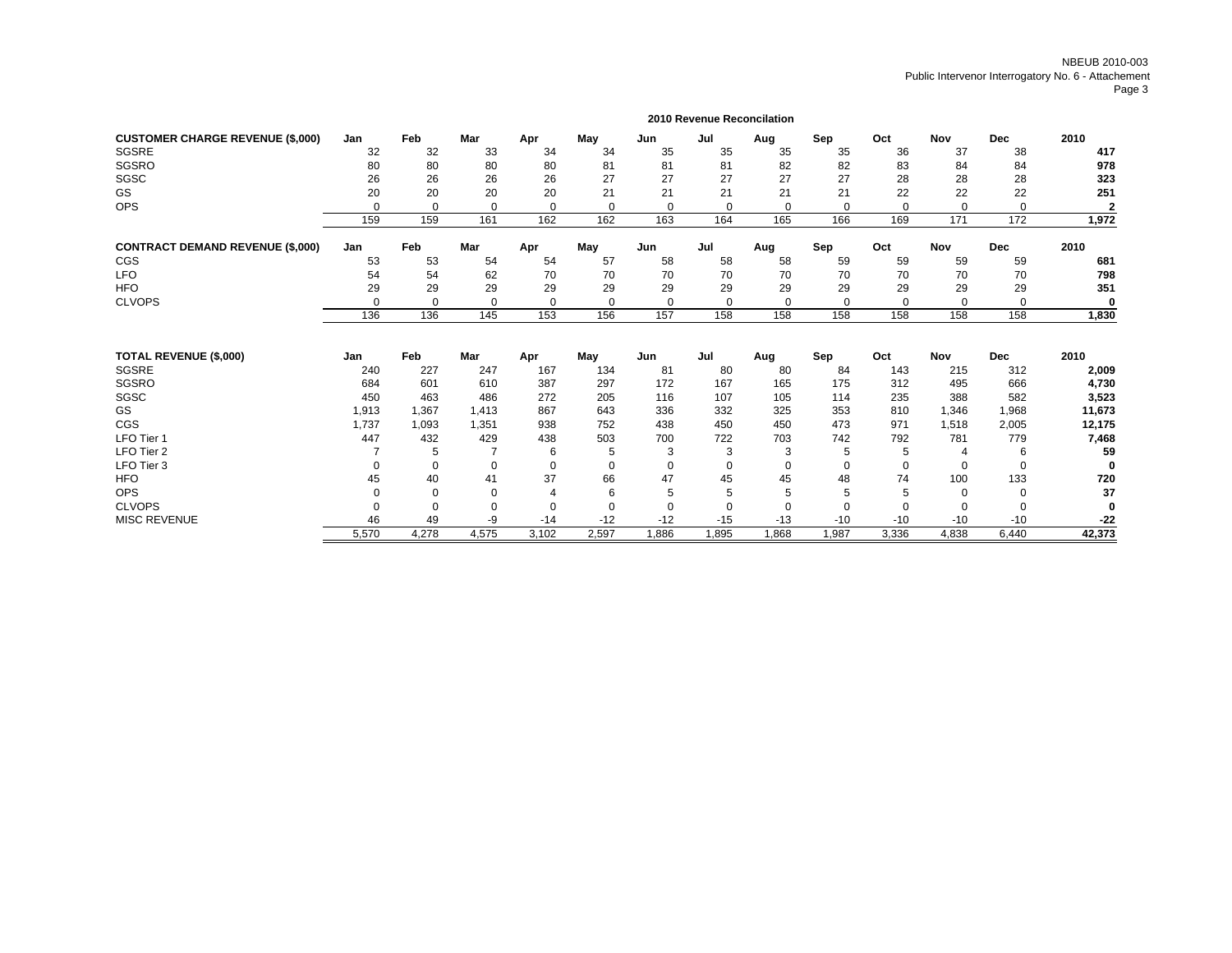|                               |                |                |                          |                          |                |                | 2011 Revenue Reconcilation |                |          |          |                          |                |                      |
|-------------------------------|----------------|----------------|--------------------------|--------------------------|----------------|----------------|----------------------------|----------------|----------|----------|--------------------------|----------------|----------------------|
| <b>THROUGHPUT</b>             | Jan            | Feb            | Mar                      | Apr                      | May            | Jun            | Jul                        | Aug            | Sep      | Oct      | Nov                      | <b>Dec</b>     | 2011 Total           |
| <b>SGSRE</b>                  | 38,180         | 38,681         | 33,659                   | 20,869                   | 13,887         | 6,622          | 5,984                      | 5,955          | 6,437    | 14,177   | 24,356                   | 37,511         | 246,316              |
| <b>SGSRO</b>                  | 66,962         | 71,746         | 58,863                   | 34,362                   | 22,216         | 9,595          | 8,537                      | 8,314          | 9,168    | 22,475   | 40,835                   | 57.980         | 411,052              |
| SGSC                          | 61,464         | 64,565         | 53,312                   | 28,495                   | 16,866         | 8,540          | 7,451                      | 7,337          | 8,058    | 18,838   | 33,276                   | 51,590         | 359,793              |
| GS                            | 203,350        | 199,953        | 166,695                  | 101,639                  | 61,923         | 31,113         | 30,415                     | 29,863         | 31,955   | 71,881   | 119,197                  | 174,391        | 1,222,376            |
| CGS                           | 200,163        | 197,366        | 168,618                  | 114,847                  | 66,350         | 34,951         | 34,771                     | 34,432         | 36,442   | 80,574   | 129,871                  | 175,576        | 1,273,961            |
| <b>LFO</b>                    | 174,126        | 154,762        | 146,763                  | 134,579                  | 133,176        | 116,205        | 115,792                    | 113,042        | 129,001  | 137,034  | 133,304                  | 141,421        | 1,629,205            |
| <b>HFO</b>                    | 169,779        | 153,821        | 134,122                  | 92,456                   | 57,376         | 27,819         | 24,931                     | 25,227         | 29,276   | 70,150   | 110,584                  | 162,495        | 1,058,038            |
| <b>OPS</b>                    |                | $\omega$       |                          | 535                      | 611            | 537            | 565                        | 527            | 541      | 555      |                          |                | 3,870                |
| <b>CLVOPS</b>                 |                |                |                          |                          |                | $\sim$         |                            |                | ÷,       | $\sim$   |                          |                |                      |
|                               | 914.025        | 880,895        | 762,032                  | 527,782                  | 372,404        | 235,382        | 228,446                    | 224,697        | 250.878  | 415,685  | 591.424                  | 800.963        | 6,204,612            |
|                               |                |                |                          |                          |                |                |                            |                |          |          |                          |                |                      |
| <b>THROUGHPUT (LFO Tiers)</b> | Jan            | Feb            | Mar                      | Apr                      | May            | Jun            | Jul                        | Aug            | Sep      | Oct      | <b>Nov</b>               | <b>Dec</b>     | 2011 Total           |
| LFO Tier 1                    | 114,938        | 110,107        | 107,729                  | 101,707                  | 107,673        | 98,956         | 101,366                    | 98,354         | 104,527  | 112,248  | 110,617                  | 110,209        | 1,278,432            |
| LFO Tier 2                    | 59,188         | 44,655         | 39,033                   | 32,872                   | 25,503         | 17,250         | 14,426                     | 14,688         | 24,473   | 24,786   | 22,687                   | 31,212         | 350,773              |
| LFO Tier 3                    |                | $\sim$         | $\mathbf{r}$             |                          | ÷.             | $\blacksquare$ |                            |                |          |          | $\overline{\phantom{a}}$ |                |                      |
| <b>CONTRACT DEMAND GJ's</b>   | Jan            | Feb            | Mar                      | Apr                      | May            | Jun            | Jul                        | Aug            | Sep      | Oct      | Nov                      | Dec            | 2011 Total           |
| CGS                           | 11,418         | 11,458         | 11,458                   | 11,458                   | 11,539         | 11,600         | 11,600                     | 11,640         | 11,802   | 11,863   | 11,904                   | 11,944         | 139,683              |
| <b>LFO</b>                    | 13,439         | 13,439         | 13,439                   | 13,439                   | 13,439         | 13,439         | 13,439                     | 13,439         | 13,439   | 13,439   | 13,439                   | 13,439         | 161,268              |
| <b>HFO</b>                    | 7,508          | 7,508          | 7,508                    | 7,508                    | 7,508          | 7,508          | 7,508                      | 7,508          | 7,508    | 7,508    | 7,508                    | 7,508          | 90,096               |
| <b>OPS</b>                    | 0              | 0              | 0                        | 0                        | $\mathbf 0$    | 0              | $\mathbf 0$                | 0              | 0        | 0        | 0                        | 0              | 0                    |
| <b>CLVOPS</b>                 | $\Omega$       | $\Omega$       | $\Omega$                 | $\Omega$                 | $\Omega$       | 0              | $\Omega$                   | $\mathbf 0$    | $\Omega$ | $\Omega$ | $\Omega$                 | 0              | 0                    |
|                               | 32,365         | 32,405         | 32,405                   | 32,405                   | 32,486         | 32,547         | 32,547                     | 32,587         | 32,749   | 32,810   | 32,851                   | 32,891         | 391,047              |
|                               |                |                |                          |                          |                |                |                            |                |          |          |                          |                |                      |
| <b>CUSTOMER ADDITIONS</b>     | Jan            | Feb            | Mar                      | Apr                      | May            | Jun            | Jul                        | Aug            | Sep      | Oct      | Nov                      | <b>Dec</b>     | 2011                 |
| SGSRE                         | $\overline{7}$ | 15             | 9                        | 9                        | 9              | 20             | 31                         | 37             | 58       | 68       | 63                       | 63             | 389                  |
| SGSRO                         | 21             | $\overline{7}$ | 3                        | 4                        | 11             | 18             | 22                         | 30             | 47       | 37       | 33                       | 35             | 268                  |
| SGSC                          | 11             | 9              | 8                        | $\overline{4}$           | 6              | 10             | 9                          | 11             | 18       | 27       | 22                       | 14             | 149                  |
| GS                            | 14             | 11             | 8                        | 3                        | 9              | 8              | 9                          | 12             | 19       | 27       | 14                       | 15             | 149                  |
| CGS                           | $\overline{2}$ | $\overline{2}$ |                          |                          | $\overline{4}$ | 3              |                            | $\overline{2}$ | 8        | 3        | $\overline{2}$           | $\overline{2}$ | 28                   |
| <b>LFO</b>                    |                |                |                          |                          |                |                |                            |                |          |          |                          |                |                      |
| <b>HFO</b>                    |                |                |                          |                          |                |                |                            |                |          |          |                          |                |                      |
| <b>OPS</b>                    |                |                |                          |                          |                | $\blacksquare$ |                            |                |          |          |                          |                |                      |
| <b>CLVOPS</b>                 | $\sim$         |                | $\overline{\phantom{a}}$ | $\overline{\phantom{a}}$ | ٠              | $\blacksquare$ |                            |                | $\sim$   | $\sim$   | $\overline{\phantom{a}}$ |                | $\blacksquare$       |
|                               | 55             | 44             | 28                       | 20                       | 39             | 59             | $\overline{71}$            | 92             | 150      | 162      | 134                      | 129            | 983                  |
| <b>CUMULATIVE CUSTOMERS</b>   | Jan            | Feb            | Mar                      | Apr                      | May            | Jun            | Jul                        | Aug            | Sep      | Oct      | Nov                      | <b>Dec</b>     | 2011                 |
| SGSRE                         | 2,360          | 2,375          | 2,384                    | 2,393                    | 2,402          | 2,422          | 2,453                      | 2,490          | 2,548    | 2,616    | 2,679                    | 2,742          | 2,742                |
| SGSRO                         | 5,274          | 5,281          | 5,284                    | 5,288                    | 5,299          | 5,317          | 5,339                      | 5,369          | 5,416    | 5,453    | 5,486                    | 5,521          | 5,521                |
| SGSC                          | 1,767          | 1,776          | 1,784                    | 1,788                    | 1,794          | 1,804          | 1,813                      | 1,824          | 1,842    | 1,869    | 1,891                    | 1,905          | 1,905                |
| GS                            | 1,403          | 1,414          | 1,422                    | 1,425                    | 1,434          | 1,442          | 1,451                      | 1,463          | 1,482    | 1,509    | 1,523                    | 1,538          | 1,538                |
| CGS                           | 301            | 303            | 303                      | 303                      | 307            | 310            | 310                        | 312            | 320      | 323      | 325                      | 327            | 327                  |
| <b>LFO</b>                    | 27             | 27             | 27                       | 27                       | 27             | 27             | 27                         | 27             | 27       | 27       | 27                       | 27             | 27                   |
|                               |                | 8              |                          |                          |                |                |                            |                |          |          |                          |                | 8                    |
| <b>HFO</b>                    | 8              |                | 8                        | 8                        | 8              | 8              | 8                          | 8              | 8        | 8        | 8                        | 8              |                      |
| <b>OPS</b>                    | 14             | 14<br>÷        | 14                       | 14                       | 14             | 14             | 14                         | 14             | 14       | 14       | 14<br>÷.                 | 14             | 14<br>$\blacksquare$ |
| <b>CLVOPS</b>                 |                |                | $\sim$                   | $\overline{a}$           | $\blacksquare$ | $\sim$         |                            | $\sim$         | $\sim$   | ÷.       |                          | $\blacksquare$ |                      |
|                               | 11,154         | 11,198         | 11,226                   | 11,246                   | 11,285         | 11,344         | 11,415                     | 11,507         | 11,657   | 11,819   | 11,953                   | 12,082         | 12,082               |

 **- - - - - - - - - - - -**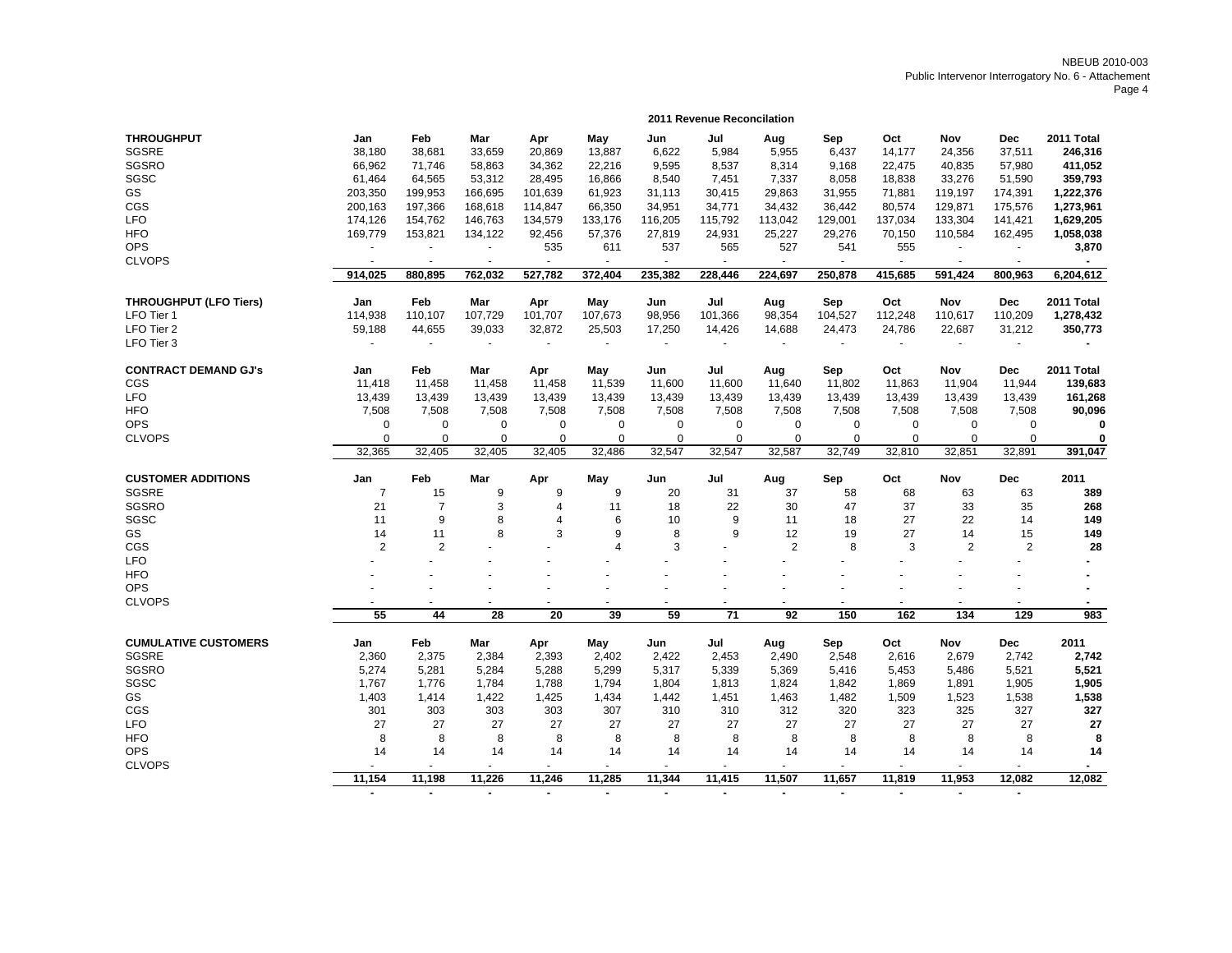### **2011 Revenue Reconcilation**

| <b>CONTRACT DEMAND PER GJ / CUSTOM</b> |             |                |                |             |          |             |             |             |             |             |             |             |             |
|----------------------------------------|-------------|----------------|----------------|-------------|----------|-------------|-------------|-------------|-------------|-------------|-------------|-------------|-------------|
|                                        | Jan         | Feb            | Mar            | Apr         | May      | Jun         | Jul         | Aug         | Sep         | Oct         | <b>Nov</b>  | <b>Dec</b>  | 2011        |
| <b>SGSRE</b>                           | 16.00       | 16.00          | 16.00          | 16.00       | 16.00    | 16.00       | 16.00       | 16.00       | 16.00       | 16.00       | 16.00       | 16.00       | 16.00       |
| <b>SGSRO</b>                           | 16.00       | 16.00          | 16.00          | 16.00       | 16.00    | 16.00       | 16.00       | 16.00       | 16.00       | 16.00       | 16.00       | 16.00       | 16.00       |
| SGSC                                   | 16.00       | 16.00          | 16.00          | 16.00       | 16.00    | 16.00       | 16.00       | 16.00       | 16.00       | 16.00       | 16.00       | 16.00       | 16.00       |
| GS                                     | 16.00       | 16.00          | 16.00          | 16.00       | 16.00    | 16.00       | 16.00       | 16.00       | 16.00       | 16.00       | 16.00       | 16.00       | 16.00       |
| CGS                                    | 5.20        | 5.20           | 5.20           | 5.20        | 5.20     | 5.20        | 5.20        | 5.20        | 5.20        | 5.20        | 5.20        | 5.20        | 5.20        |
| <b>LFO</b>                             | 5.20        | 5.20           | 5.20           | 5.20        | 5.20     | 5.20        | 5.20        | 5.20        | 5.20        | 5.20        | 5.20        | 5.20        | 5.20        |
| <b>HFO</b>                             | 3.90        | 3.90           | 3.90           | 3.90        | 3.90     | 3.90        | 3.90        | 3.90        | 3.90        | 3.90        | 3.90        | 3.90        | 3.90        |
| <b>OPS</b>                             | 12.00       | 12.00          | 12.00          | 12.00       | 12.00    | 12.00       | 12.00       | 12.00       | 12.00       | 12.00       | 12.00       | 12.00       | 12.00       |
| <b>CLVOPS</b>                          | 3.90        | 3.90           | 3.90           | 3.90        | 3.90     | 3.90        | 3.90        | 3.90        | 3.90        | 3.90        | 3.90        | 3.90        | 3.90        |
| <b>DISTRIBUTION RATES PER GJ</b>       | Jan         | Feb            | Mar            | Apr         | May      | Jun         | Jul         | Aug         | Sep         | Oct         | Nov         | <b>Dec</b>  |             |
| <b>SGSRE</b>                           | 8.38        | 8.38           | 8.38           | 9.57        | 9.57     | 9.57        | 9.57        | 9.57        | 9.57        | 9.57        | 9.57        | 9.57        |             |
| <b>SGSRO</b>                           | 10.71       | 10.71          | 10.71          | 12.23       | 12.23    | 12.23       | 12.23       | 12.23       | 12.23       | 12.23       | 12.23       | 12.23       |             |
| SGSC                                   | 11.51       | 11.51          | 11.51          | 13.20       | 13.20    | 13.20       | 13.20       | 13.20       | 13.20       | 13.20       | 13.20       | 13.20       |             |
| GS                                     | 12.42       | 12.42          | 12.42          | 14.10       | 14.10    | 14.10       | 14.10       | 14.10       | 14.10       | 14.10       | 14.10       | 14.10       |             |
| CGS                                    | 11.82       | 11.82          | 11.82          | 13.45       | 13.45    | 13.45       | 13.45       | 13.45       | 13.45       | 13.45       | 13.45       | 13.45       |             |
| LFO Tier 1                             | 6.43        | 6.43           | 6.43           | 8.78        | 8.78     | 8.78        | 8.78        | 8.78        | 8.78        | 8.78        | 8.78        | 8.78        |             |
| LFO Tier 2                             | 0.19        | 0.19           | 0.19           | 0.19        | 0.19     | 0.19        | 0.19        | 0.19        | 0.19        | 0.19        | 0.19        | 0.19        |             |
| LFO Tier 3                             | 0.08        | 0.08           | 0.08           | 0.08        | 0.08     | 0.08        | 0.08        | 0.08        | 0.08        | 0.08        | 0.08        | 0.08        |             |
| <b>HFO</b>                             | 0.64        | 0.64           | 0.64           | 1.88        | 1.88     | 1.88        | 1.88        | 1.88        | 1.88        | 1.88        | 1.88        | 1.88        |             |
| <b>OPS</b>                             | 9.31        | 9.31           | 9.31           | 10.57       | 10.57    | 10.57       | 10.57       | 10.57       | 10.57       | 10.57       | 10.57       | 10.57       |             |
| <b>CLVOPS</b>                          | 8.86        | 8.86           | 8.86           | 10.09       | 10.09    | 10.09       | 10.09       | 10.09       | 10.09       | 10.09       | 10.09       | 10.09       |             |
|                                        |             |                |                |             |          |             |             |             |             |             |             |             |             |
| <b>DISTRIBUTION REVENUE (\$,000)</b>   | Jan         | Feb            | Mar            | Apr         | May      | Jun         | Jul         | Aug         | Sep         | Oct         | Nov         | <b>Dec</b>  | 2011        |
| <b>SGSRE</b>                           | 320         | 324            | 282            | 200         | 133      | 63          | 57          | 57          | 62          | 136         | 233         | 359         | 2,226       |
| <b>SGSRO</b>                           | 717         | 768            | 630            | 420         | 272      | 117         | 104         | 102         | 112         | 275         | 500         | 709         | 4,728       |
| SGSC                                   | 708         | 743            | 614            | 376         | 223      | 113         | 98          | 97          | 106         | 249         | 439         | 681         | 4,448       |
| GS                                     | 2,525       | 2,483          | 2,070          | 1,433       | 873      | 439         | 429         | 421         | 450         | 1,013       | 1,680       | 2,458       | 16,273      |
| CGS                                    | 2,365       | 2,332          | 1,992          | 1,545       | 892      | 470         | 468         | 463         | 490         | 1,084       | 1,747       | 2,361       | 16,208      |
| LFO Tier 1                             | 739         | 708            | 693            | 893         | 945      | 869         | 890         | 863         | 918         | 985         | 971         | 967         | 10,442      |
| LFO Tier 2                             | 11          | 8              | $\overline{7}$ | 6           | 5        | 3           | 3           | 3           | 5           | 5           | 4           | 6           | 67          |
| LFO Tier 3                             | $\mathbf 0$ | $\mathbf 0$    | $\mathbf 0$    | $\mathbf 0$ | $\Omega$ | $\mathbf 0$ | $\mathbf 0$ | $\mathbf 0$ | $\mathbf 0$ | $\mathbf 0$ | $\mathbf 0$ | $\mathbf 0$ | 0           |
| <b>HFO</b>                             | 108         | 98             | 85             | 174         | 108      | 52          | 47          | 47          | 55          | 132         | 208         | 306         | 1,421       |
| <b>OPS</b>                             | 0           | $\mathbf 0$    | $\mathbf 0$    | 6           | 6        | 6           | 6           | 6           | 6           | 6           | 0           | $\mathbf 0$ | 41          |
| <b>CLVOPS</b>                          | 0           | $\overline{0}$ | $\mathbf 0$    | 0           | 0        | $\mathbf 0$ | $\mathbf 0$ | $\mathbf 0$ | 0           | $\Omega$    | 0           | $\mathbf 0$ | $\mathbf 0$ |
|                                        | 7.493       | 7.465          | 6.374          | 5.052       | 3.457    | 2.132       | 2.102       | 2.059       | 2.204       | 3.884       | 5.782       | 7,848       | 55,853      |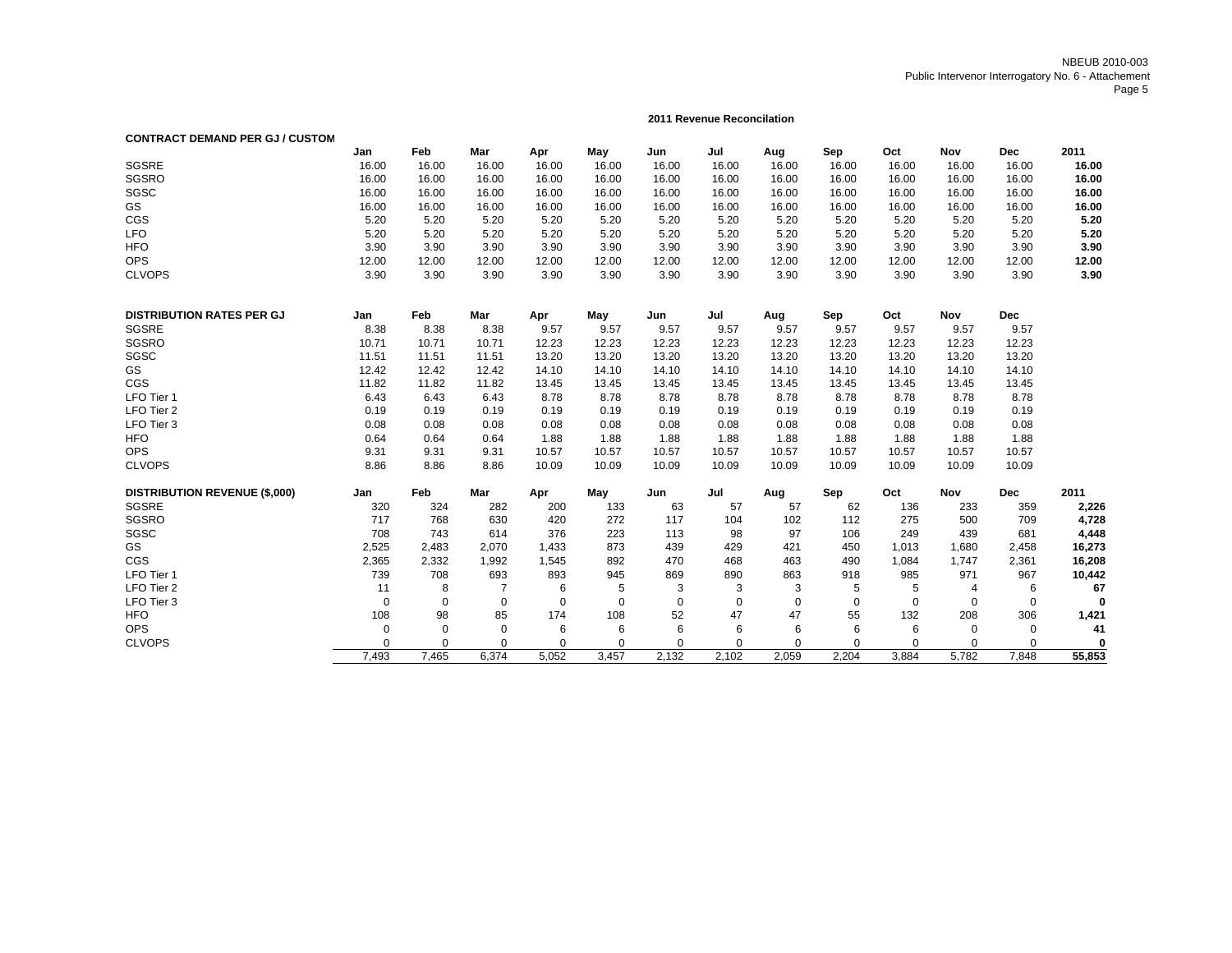|                                         |          |          |            |          |                |             | 2011 Revenue Reconcilation |             |          |          |            |            |                |
|-----------------------------------------|----------|----------|------------|----------|----------------|-------------|----------------------------|-------------|----------|----------|------------|------------|----------------|
| <b>CUSTOMER CHARGE REVENUE (\$,000)</b> | Jan      | Feb      | <b>Mar</b> | Apr      | May            | Jun         | Jul                        | Aug         | Sep      | Oct      | <b>Nov</b> | <b>Dec</b> | 2011           |
| SGSRE                                   | 38       | 38       | 38         | 38       | 38             | 39          | 39                         | 40          | 41       | 42       | 43         | 44         | 478            |
| SGSRO                                   | 84       | 84       | 85         | 85       | 85             | 85          | 85                         | 86          | 87       | 87       | 88         | 88         | 1,029          |
| SGSC                                    | 28       | 28       | 29         | 29       | 29             | 29          | 29                         | 29          | 29       | 30       | 30         | 30         | 350            |
| GS                                      | 22       | 23       | 23         | 23       | 23             | 23          | 23                         | 23          | 24       | 24       | 24         | 25         | 280            |
| <b>OPS</b>                              | $\Omega$ | 0        | $\Omega$   | 0        | $\Omega$       | 0           | $\mathbf 0$                | 0           | $\Omega$ | 0        | 0          | 0          | $\overline{2}$ |
|                                         | 173      | 174      | 174        | 174      | 175            | 176         | 177                        | 179         | 181      | 183      | 185        | 187        | 2,139          |
| <b>CONTRACT DEMAND REVENUE (\$,000)</b> | Jan      | Feb      | Mar        | Apr      | May            | Jun         | Jul                        | Aug         | Sep      | Oct      | <b>Nov</b> | <b>Dec</b> | 2011           |
| CGS                                     | 59       | 60       | 60         | 60       | 60             | 60          | 60                         | 61          | 61       | 62       | 62         | 62         | 726            |
| <b>LFO</b>                              | 70       | 70       | 70         | 70       | 70             | 70          | 70                         | 70          | 70       | 70       | 70         | 70         | 839            |
| <b>HFO</b>                              | 29       | 29       | 29         | 29       | 29             | 29          | 29                         | 29          | 29       | 29       | 29         | 29         | 351            |
| <b>CLVOPS</b>                           | $\Omega$ | $\Omega$ | $\Omega$   | $\Omega$ | $\Omega$       | 0           | $\Omega$                   | $\Omega$    | $\Omega$ | $\Omega$ | $\Omega$   | $\Omega$   | $\bf{0}$       |
|                                         | 159      | 159      | 159        | 159      | 159            | 159         | 159                        | 160         | 161      | 161      | 161        | 161        | 1,916          |
| <b>TOTAL REVENUE (\$,000)</b>           | Jan      | Feb      | Mar        | Apr      | May            | Jun         | Jul                        | Aug         | Sep      | Oct      | Nov        | <b>Dec</b> | 2011           |
| SGSRE                                   | 358      | 362      | 320        | 238      | 171            | 102         | 96                         | 97          | 102      | 177      | 276        | 403        | 2,704          |
| SGSRO                                   | 802      | 853      | 715        | 505      | 357            | 202         | 190                        | 188         | 199      | 362      | 587        | 798        | 5,757          |
| SGSC                                    | 736      | 772      | 642        | 405      | 251            | 142         | 127                        | 126         | 136      | 279      | 470        | 712        | 4,797          |
| GS                                      | 2,547    | 2,505    | 2,092      | 1,456    | 896            | 462         | 452                        | 444         | 474      | 1,037    | 1.705      | 2,483      | 16,553         |
| CGS                                     | 2,424    | 2,392    | 2,052      | 1,604    | 952            | 530         | 528                        | 524         | 551      | 1,145    | 1,808      | 2,423      | 16,935         |
| LFO Tier 1                              | 809      | 778      | 763        | 963      | 1,015          | 939         | 960                        | 933         | 987      | 1,055    | 1,041      | 1,037      | 11,281         |
| LFO Tier 2                              | 11       | 8        |            | 6        | 5              | 3           | 3                          | 3           | 5        | 5        | 4          | 6          | 67             |
| LFO Tier 3                              | $\Omega$ | $\Omega$ | $\Omega$   | $\Omega$ | $\Omega$       | $\Omega$    | $\Omega$                   | $\Omega$    | $\Omega$ | $\Omega$ | 0          | $\Omega$   | $\bf{0}$       |
| <b>HFO</b>                              | 137      | 127      | 115        | 203      | 137            | 82          | 76                         | 77          | 84       | 161      | 237        | 335        | 1,772          |
| <b>OPS</b>                              | $\Omega$ | $\Omega$ | 0          | 6        | $\overline{7}$ | 6           | 6                          | 6           | 6        | 6        | 0          | $\Omega$   | 43             |
| <b>CLVOPS</b>                           | $\Omega$ | 0        | 0          | 0        | $\Omega$       | $\mathbf 0$ | $\mathbf 0$                | $\mathbf 0$ |          | $\Omega$ | 0          | 0          | $\Omega$       |
| <b>MISC REVENUE</b>                     | 119      | 94       | 81         | $-74$    | $-74$          | $-69$       | $-14$                      | $-12$       | -8       | $-7$     | $-7$       | $-7$       | 21             |
|                                         | 7,943    | 7,892    | 6,788      | 5,311    | 3,717          | 2,398       | 2,424                      | 2,385       | 2,537    | 4,221    | 6,122      | 8,190      | 59,929         |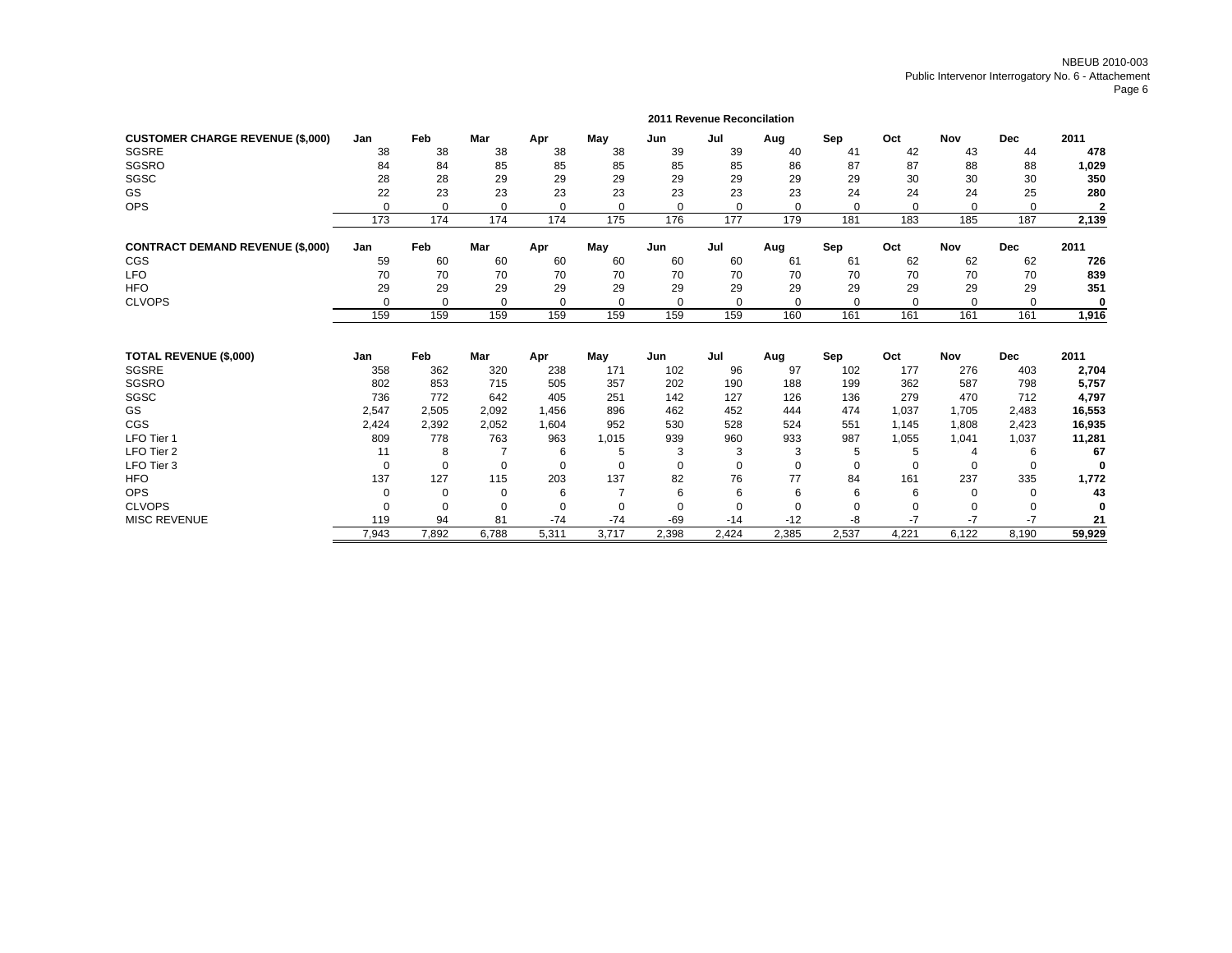|                             |                                         |                | 2012 - 2015 Revenue Reconcilation |                          |
|-----------------------------|-----------------------------------------|----------------|-----------------------------------|--------------------------|
| <b>THROUGHPUT</b>           | 2012                                    | 2013           | 2014                              | 2015                     |
| SGSRE                       | 301,529                                 | 347,304        | 392,624                           | 435,931                  |
| SGSRO                       | 447,926                                 | 480,159        | 512,116                           | 543,017                  |
| SGSC                        | 395,839                                 | 426,619        | 453,321                           | 476,600                  |
| GS                          | 1,380,128                               | 1,520,510      | 1,641,986                         | 1,747,577                |
| CGS                         | 1,382,788                               | 1,475,220      | 1,557,811                         | 1,632,050                |
| LFO                         | 1,629,205                               | 1,629,205      | 1,629,205                         | 1,629,205                |
| <b>HFO</b>                  | 1,058,038                               | 1,058,038      | 1,058,038                         | 1,058,038                |
| <b>OPS</b>                  | 3,870                                   | 3,870          | 3,870                             | 3,870                    |
| <b>CLVOPS</b>               |                                         | $\blacksquare$ | ä,                                | $\overline{\phantom{a}}$ |
|                             | 6,599,322                               | 6,940,924      | 7,248,972                         | 7,526,288                |
| THROUGHPUT (LFO Tiers)      | 2012                                    | 2013           | 2014                              | 2015                     |
| LFO Tier 1                  | 1,278,432                               | 1,278,432      | 1,278,432                         | 1,278,432                |
| LFO Tier 2                  | 350,773                                 | 350,773        | 350,773                           | 350,773                  |
| LFO Tier 3                  |                                         |                |                                   |                          |
|                             |                                         |                |                                   |                          |
| <b>CONTRACT DEMAND GJ's</b> | 2012                                    | 2013           | 2014                              | 2015                     |
| CGS                         | 13,224                                  | 13,751         | 14,217                            | 14,642                   |
| <b>LFO</b>                  | 13,439                                  | 13,439         | 13,439                            | 13,439                   |
| <b>HFO</b>                  | 7,508                                   | 7,508          | 7,508                             | 7,508                    |
| <b>OPS</b>                  | 0                                       | 0              | 0                                 | 0                        |
| <b>CLVOPS</b>               | 0                                       | 0              | 0                                 | 0                        |
|                             | 34,171                                  | 34,698         | 35,164                            | 35,589                   |
| <b>CUSTOMER ADDITIONS</b>   | 2012 Adds 2013 Adds 2014 Adds 2015 Adds |                |                                   |                          |
| <b>SGSRE</b>                | 409                                     | 415            | 398                               | 378                      |
| SGSRO                       | 283                                     | 281            | 278                               | 261                      |
| SGSC                        | 164                                     | 142            | 122                               | 107                      |
| GS                          | 164                                     | 142            | 122                               | 107                      |
| CGS                         | 29                                      | 26             | 23                                | 21                       |
| <b>LFO</b>                  |                                         |                |                                   |                          |
| HFO                         |                                         |                |                                   |                          |
| <b>OPS</b>                  |                                         |                |                                   | ä,                       |
| <b>CLVOPS</b>               |                                         |                |                                   |                          |
|                             | 1,049                                   | 1,006          | 943                               | 874                      |
| <b>CUMULATIVE CUSTOMERS</b> | 2012                                    | 2013           | 2014                              | 2015                     |
| <b>SGSRE</b>                | 3,151                                   | 3,566          | 3,964                             | 4,342                    |
| SGSRO                       | 5,804                                   | 6,085          | 6,363                             | 6,624                    |
| SGSC                        | 2,069                                   | 2,211          | 2,333                             | 2,440                    |
| GS                          | 1,702                                   | 1,844          | 1,966                             | 2,073                    |
| CGS                         | 356                                     | 382            | 405                               | 426                      |
| <b>LFO</b>                  | 27                                      | 27             | 27                                | 27                       |
| <b>HFO</b>                  | 8                                       | 8              | 8                                 | 8                        |
| OPS                         | 14                                      | 14             | 14                                | 14                       |
| <b>CLVOPS</b>               |                                         |                |                                   |                          |
|                             | 13,131                                  | 14,137         | 15,080                            | 15,954                   |
|                             |                                         |                | -                                 |                          |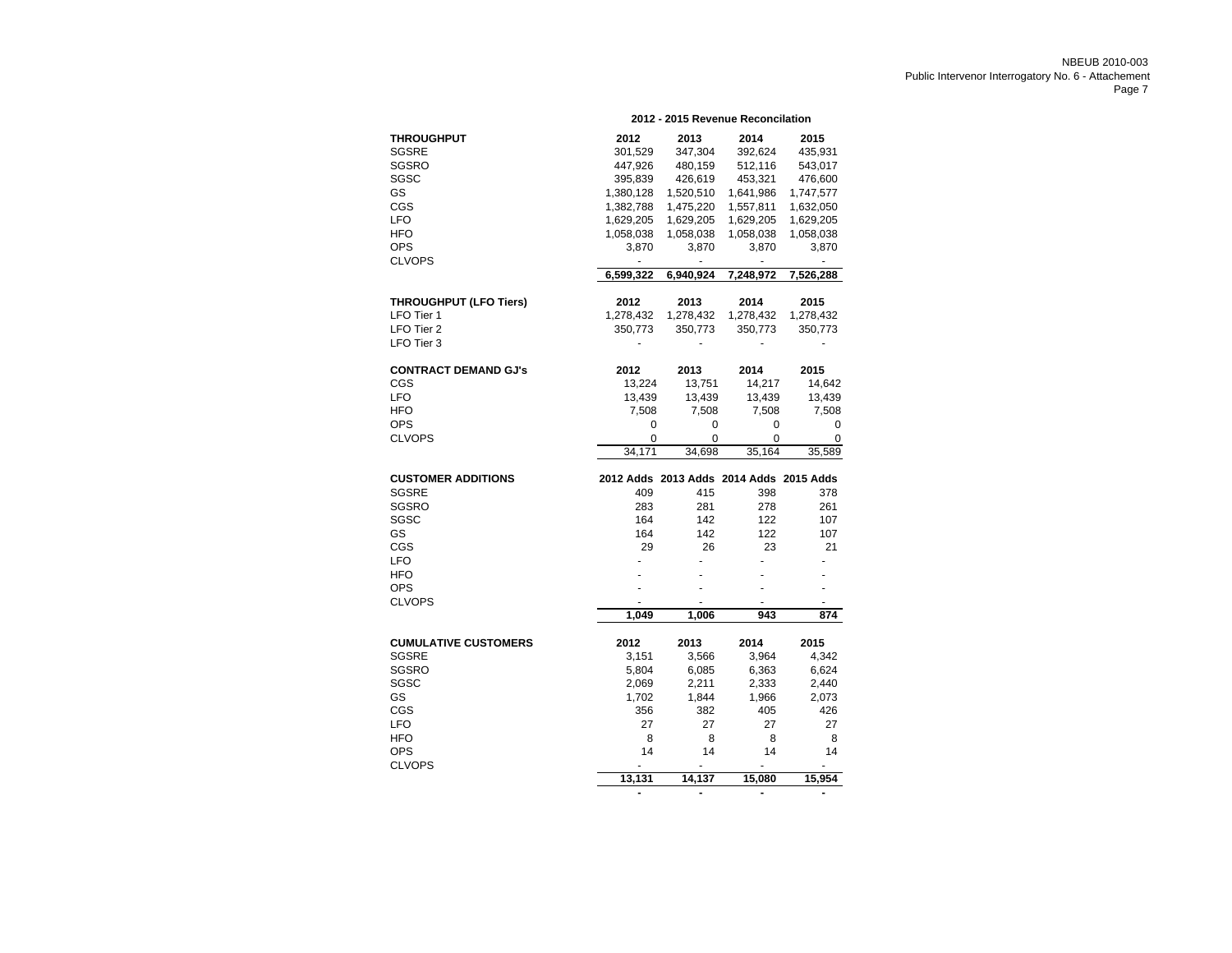#### **2012 - 2015 Revenue Reconcilation**

| <b>CONTRACT DEMAND PER GJ / CUSTOM</b> |             |             |             |        |
|----------------------------------------|-------------|-------------|-------------|--------|
|                                        | 2012        | 2013        | 2014        | 2015   |
| <b>SGSRE</b>                           | 16.00       | 16.00       | 16.00       | 16.00  |
| SGSRO                                  | 16.00       | 16.00       | 16.00       | 16.00  |
| SGSC                                   | 16.00       | 16.00       | 16.00       | 16.00  |
| GS                                     | 16.00       | 16.00       | 16.00       | 16.00  |
| CGS                                    | 5.20        | 5.20        | 5.20        | 5.20   |
| <b>LFO</b>                             | 5.20        | 5.20        | 5.20        | 5.20   |
| <b>HFO</b>                             | 3.90        | 3.90        | 3.90        | 3.90   |
| <b>OPS</b>                             | 12.00       | 12.00       | 12.00       | 12.00  |
| <b>CLVOPS</b>                          | 3.90        | 3.90        | 3.90        | 3.90   |
| <b>DISTRIBUTION RATES PER GJ</b>       | 2012        | 2013        | 2014        | 2015   |
| <b>SGSRE</b>                           | 9.77        | 10.11       | 10.67       | 10.92  |
| SGSRO                                  | 12.63       | 13.01       | 13.25       | 13.21  |
| SGSC                                   | 13.61       | 13.98       | 14.23       | 14.19  |
| GS                                     | 14.52       | 14.91       | 15.16       | 15.13  |
| CGS                                    | 13.87       | 14.26       | 14.51       | 14.48  |
| LFO Tier 1                             | 10.54       | 10.82       | 10.81       | 10.81  |
| LFO Tier 2                             | 0.19        | 0.19        | 0.19        | 0.19   |
| LFO Tier 3                             | 0.08        | 0.08        | 0.08        | 0.08   |
| <b>HFO</b>                             | 1.40        | 1.31        | 0.47        | 0.35   |
| <b>OPS</b>                             | 10.89       | 11.18       | 11.37       | 11.34  |
| <b>CLVOPS</b>                          | 10.40       | 10.69       | 10.88       | 10.86  |
| <b>DISTRIBUTION REVENUE (\$,000)</b>   | 2012        | 2013        | 2014        | 2015   |
| <b>SGSRE</b>                           | 2,945       | 3,510       | 4,189       | 4,762  |
| SGSRO                                  | 5,659       | 6,245       | 6,785       | 7,173  |
| SGSC                                   | 5,386       | 5,964       | 6,449       | 6,761  |
| GS                                     | 20,036      | 22,664      | 24,888      | 26,433 |
| CGS                                    | 19,178      | 21,033      | 22,602      | 23,627 |
| LFO Tier 1                             | 13,476      | 13,837      | 13,826      | 13,825 |
| LFO Tier 2                             | 67          | 67          | 67          | 67     |
| LFO Tier 3                             | $\mathbf 0$ | 0           | $\mathbf 0$ | 0      |
| <b>HFO</b>                             | 1,486       | 1,389       | 495         | 371    |
| <b>OPS</b>                             | 42          | 43          | 44          | 44     |
| <b>CLVOPS</b>                          | 0           | $\mathbf 0$ | $\mathbf 0$ | 0      |
|                                        | 68,276      | 74,751      | 79,345      | 83,064 |